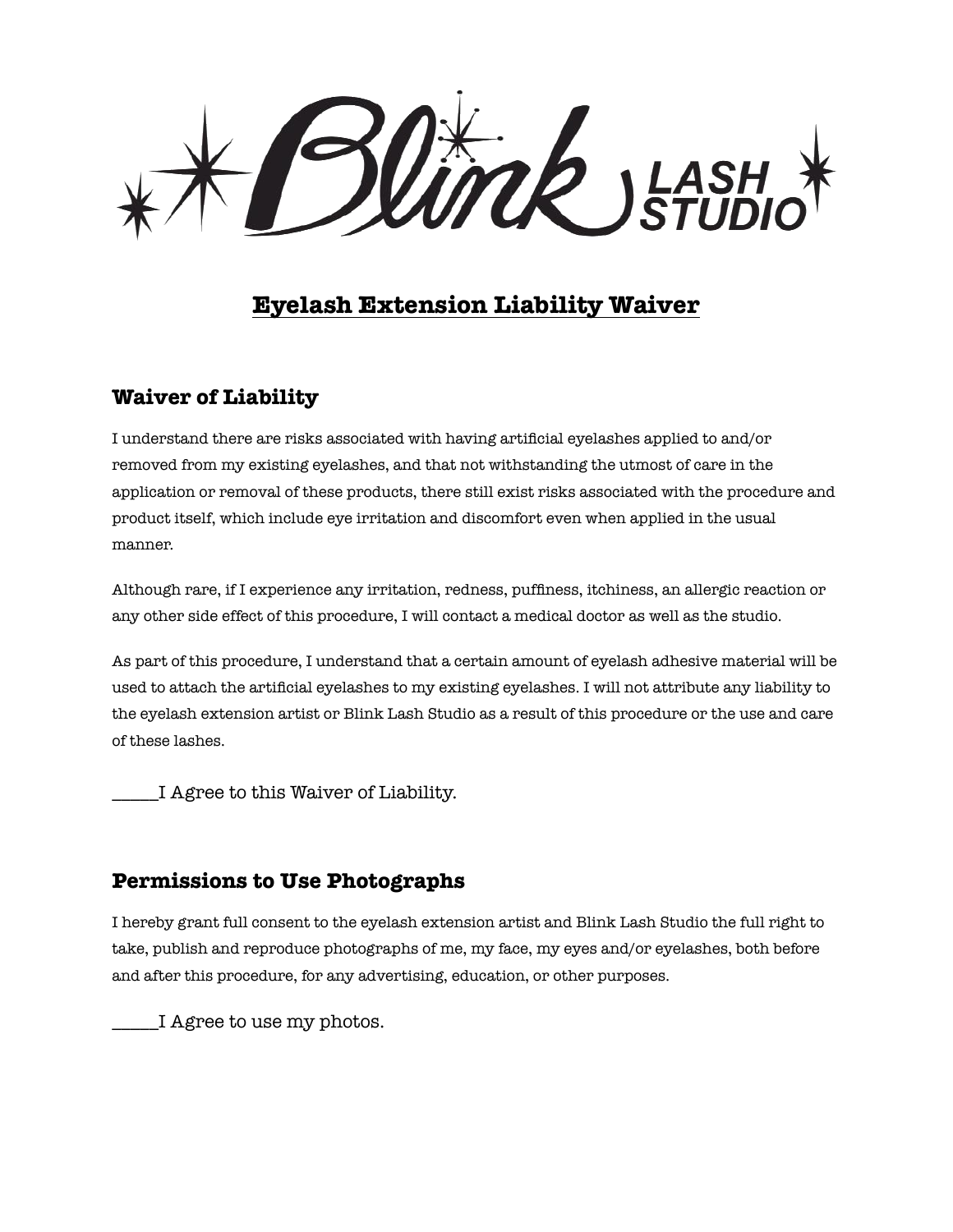## **Care and Maintenance**

I agree to follow the care and maintenance instructions provided for the use and care of my eyelash extensions, and that if any follow up care is required due to my own mistake or negligence, or failure to follow these instructions, this will be at my own expense and risk. I understand that if I do any of the following, it may result in damage to my eyelash extensions or may cause them to come off prematurely. Knowing this, I agree to follow these tips for best results:

- I agree to avoid using mascara and to not use an eyelash curler, perm, or tint my eyelash extensions.
- I agree to not pick, pull or rub my eyelash extensions as it may result in the premature temporary and permanent loss of my artificial and natural eyelashes.
- I understand that I should not attempt to remove my lash extensions on my own or with any product, and that such a procedure requires my eyelash extensions be professionally removed.
- If I experience any itching or irritation, I agree to contact a medical doctor or professional and Blink Lash Studio in order to have the eyelash extensions removed.

\_\_\_\_\_I Agree to the Care and Maintenance Terms.

#### **Medical Conditions / Informed Consent**

I acknowledge the potential for premature shedding of eyelashes for those who have specific medical or skin conditions such as Alopecia, Thyroid Disorder, Trichotillomania, etc. I understand that the adhesive contains the active ingredient, cyanoacrylate, and that it can be irritating or cause hypersensitivity. I understand that the procedure requires that I lay still for up to 2 hours with my eyes closed. I further state that I have no known medical condition that might be aggravated by the procedure or any medical condition that would prevent me from complying with or heeding to the instructions or these warnings.

\_\_\_\_\_I Agree.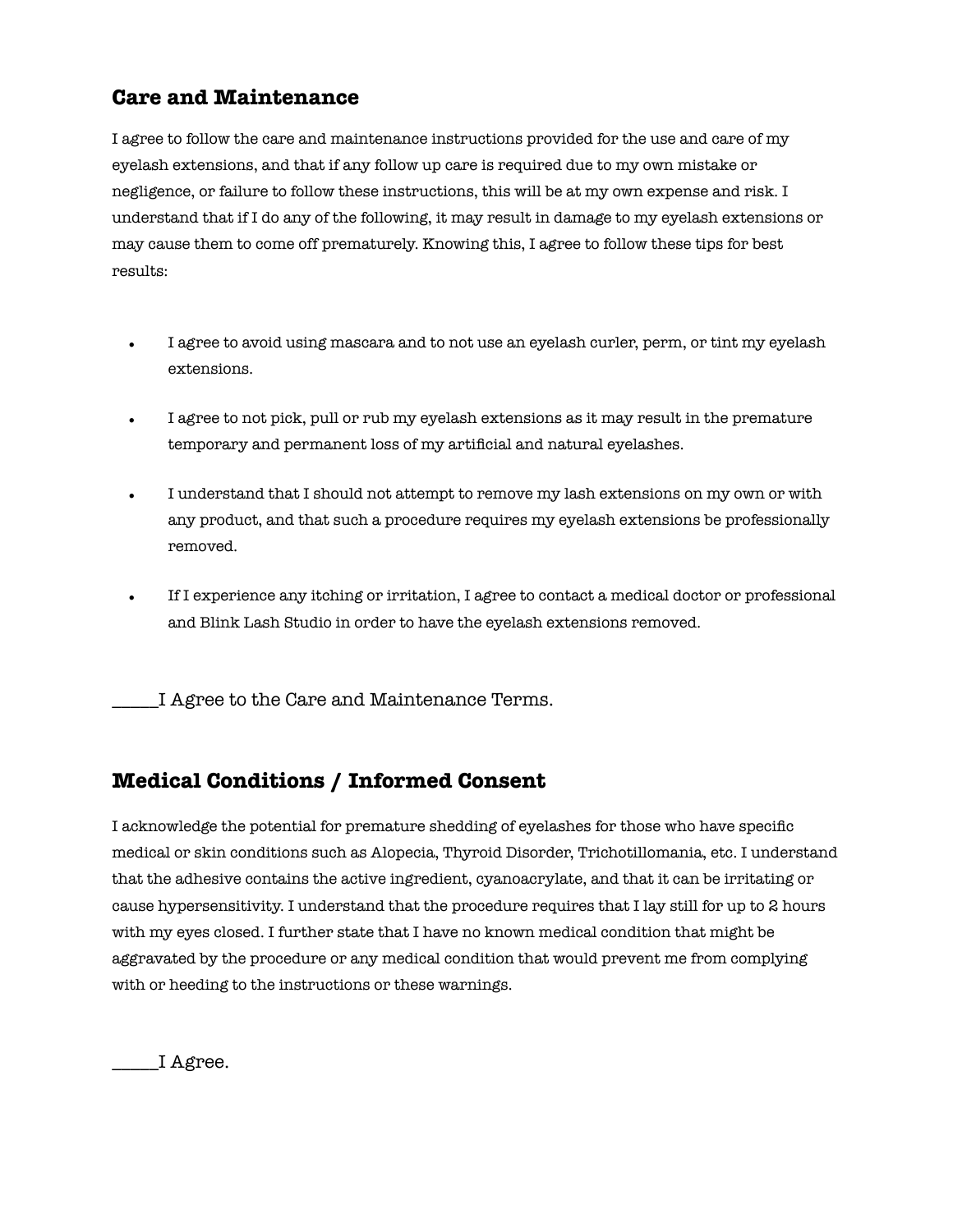## **Cancellation**

Your appointment time is reserved just for you. A late cancellation or missed visit leaves a void in the eyelash extension artist's schedule that could have been filled by another client. As such, we require 24 hours notice for any cancellations or changes to your appointment. Clients that provide less than 24 hours notice or miss their appointment entirely will be charged a cancellation fee up to the total service amount.

\_\_\_\_\_I Agree to the Cancellation Policy.

#### **Refunds**

I understand that the services rendered are non-refundable.

\_\_\_\_\_I Agree.

Full Name:\_\_\_\_\_\_\_\_\_\_\_\_\_\_\_\_\_\_\_\_\_\_\_\_\_\_\_\_\_\_\_\_\_\_\_\_\_\_\_\_\_\_\_\_

Date:\_\_\_\_\_\_\_\_\_\_\_\_\_\_\_\_\_\_\_\_\_\_\_

Signature: \_\_\_\_\_\_\_\_\_\_\_\_\_\_\_\_\_\_\_\_\_\_\_\_\_\_\_\_\_\_\_\_\_\_\_\_\_\_\_\_\_\_\_\_\_